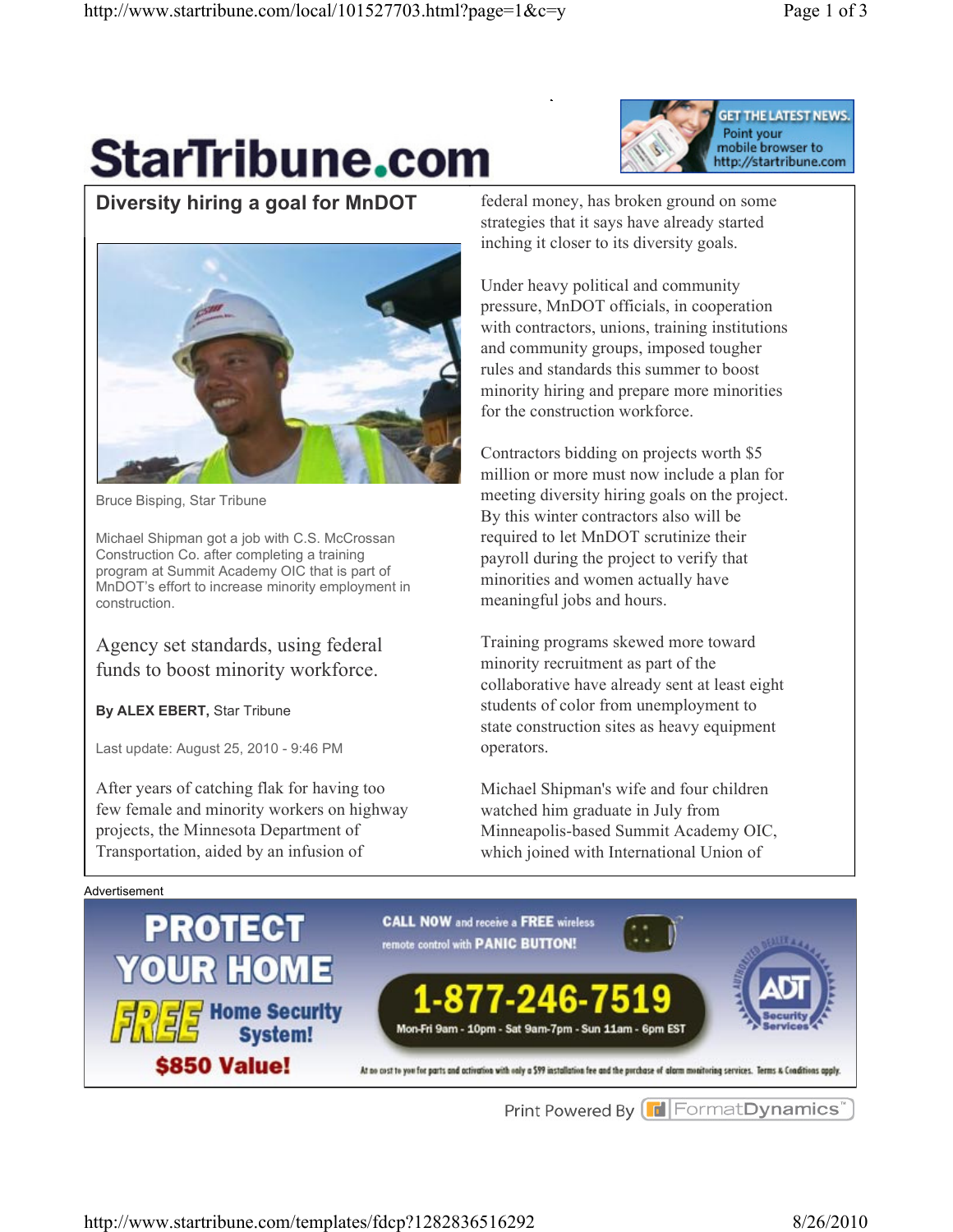# **StarTribune.com**

**GET THE LATEST NEWS.** Point your mobile browser to http://startribune.com

Operating Engineers Local 49 to offer the heavy equipment training he took -- the academic part at Summit's Minneapolis campus and the hands-on training at Local 49's Union Training Center in Hinckley.

"I actually was five minutes late getting to my graduation because I was getting off of work, but that's a good problem," said Shipman, who was hired days before by Maple Grovebased C.S. McCrossan.

"I feel like we've done a great deal of work," said Gary Lindblad, director of the Hinckley facility and one of the creators of the partnership. Instructors in Hinckley teach students to operate, flatten and dig with dozers, evacuators and Bobcats.

### **Numbers improving**

Tension over low numbers of minorities on state projects boiled over last summer. More than 200 people marched on MnDOT headquarters in July 2009, and protesters blocked Olson Highway one day the next month, prompting one arrest.

This March the federal government gave MnDOT \$900,000 in stimulus money to launch the training programs, the third largest of such grants the government

presented any state. MnDOT also pledged up to \$6.2 million in the next five years to make diversity hiring and contracting with disadvantaged businesses two of its "flagship" initiatives.

Mary Prescott, director of MnDOT's Office of Civil Rights, said the proportion of projects awarded to minority and women-owned businesses as subcontractors has increased from 4 percent in the fall of 2009 to 6 percent this spring, which is edging closer to the state goal of 8.75 percent.

The percentage of people of color working on MnDOT contracts statewide hovered around 6.4 percent from 1992 through 2009. Comparable statewide statistics for 2010 won't be available until next month.

However, state officials have figures for comparison on four metro area projects that spanned the 2009 and 2010 construction seasons. Last season those projects combined had a workforce that was 5.6 percent minorities and 3.7 percent women. This season, their combined workforce is 7.7 percent minorities and 4 percent women.

Also, MnDOT reports that the payroll for its federally funded "Highway Heavy" projects so far this fiscal year includes 87 trainees who